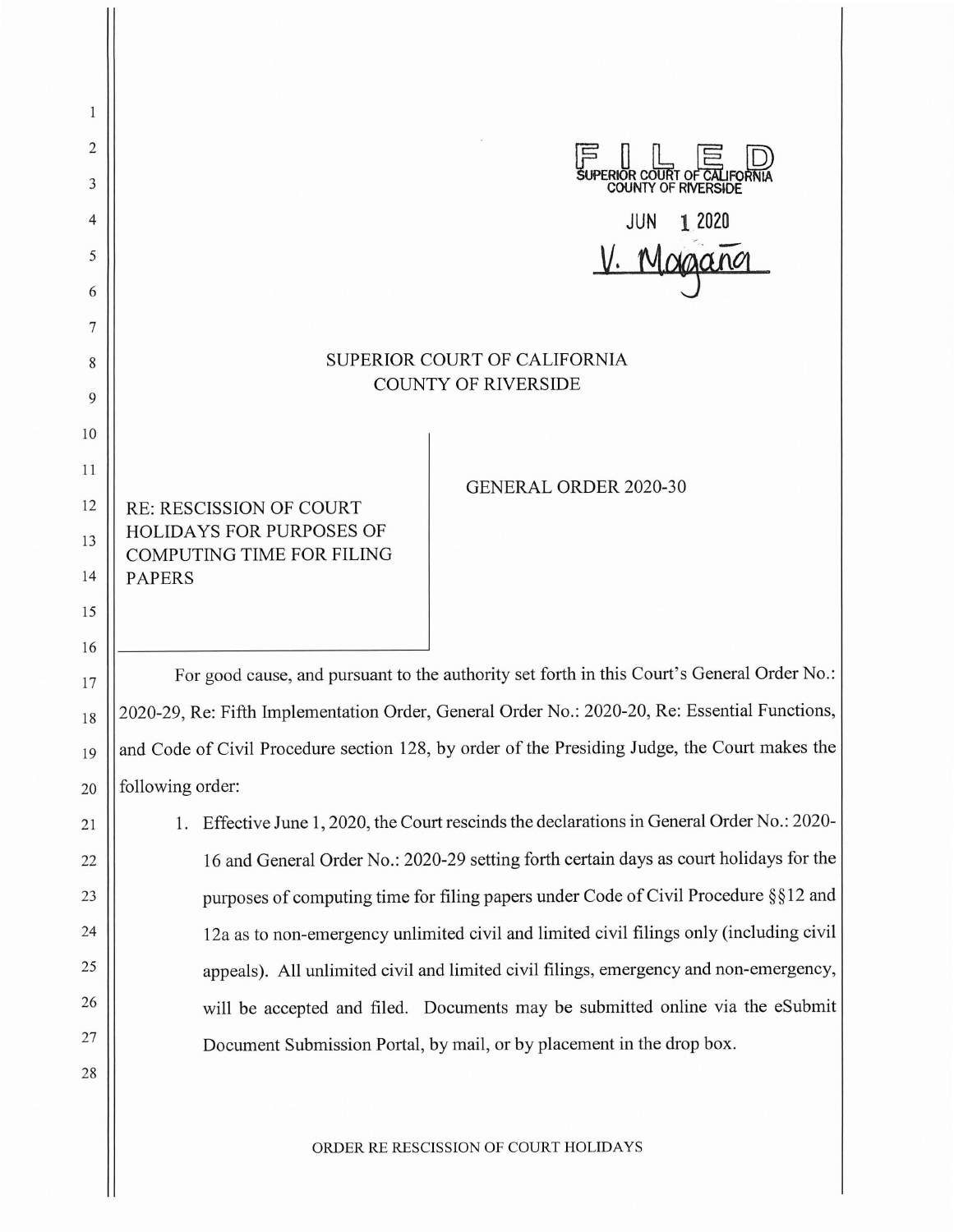2. Notwithstanding paragraph 1, the provisions in General Order No.: 2020-29 setting forth certain days as court holidays for the purposes of computing time for filing papers under Code of Civil Procedure § § 12 and 12a is still applicable for unlawful detainer and small claims cases.

- 3. Effective June 1, 2020, the Court rescinds the declarations in General Order No.: 2020- 16 and General Order No.: 2020-29 setting forth certain days as court holidays for the purposes of computing time for filing papers under Code of Civil Procedure § § 12 and 12a as to non-emergency criminal misdemeanor and felony filings, including appeals. All criminal filings, emergency and non-emergency, will be accepted and filed. Documents may be submitted online via District Attorney eFiling, eSubmit Document Submission Portal, by mail, or by placement in the drop box.
- 4. Effective June 1, 2020, the Court rescinds the declarations in General Order No.: 2020- 16 and General Order No.: 2020-29 setting forth certain days as court holidays for the purposes of computing time for filing papers under Code of Civil Procedure§§ 12 and 12a as to non-emergency appellate filings. All appellate filings will be accepted and filed. Documents may be submitted online via eSubmit Document Submission Portal, by mail, or by placement in the drop box.
- 5. Effective June 1, 2020, the Court rescinds the declarations in General Order No.: 2020- 16 and General Order No.: 2020-29 setting forth certain days as court holidays for the purposes of computing time for filing papers under Code of Civil Procedure § § 12 and 12a as to juvenile matters, including appeals. This provision expressly amends General Order No.: 2020-26, paragraph 4. All juvenile documents may be submitted online via eSubmit Document Submission Portal, by mail, or by placement in the drop box.

ORDER RE RESCISSION OF COURT HOLIDAYS